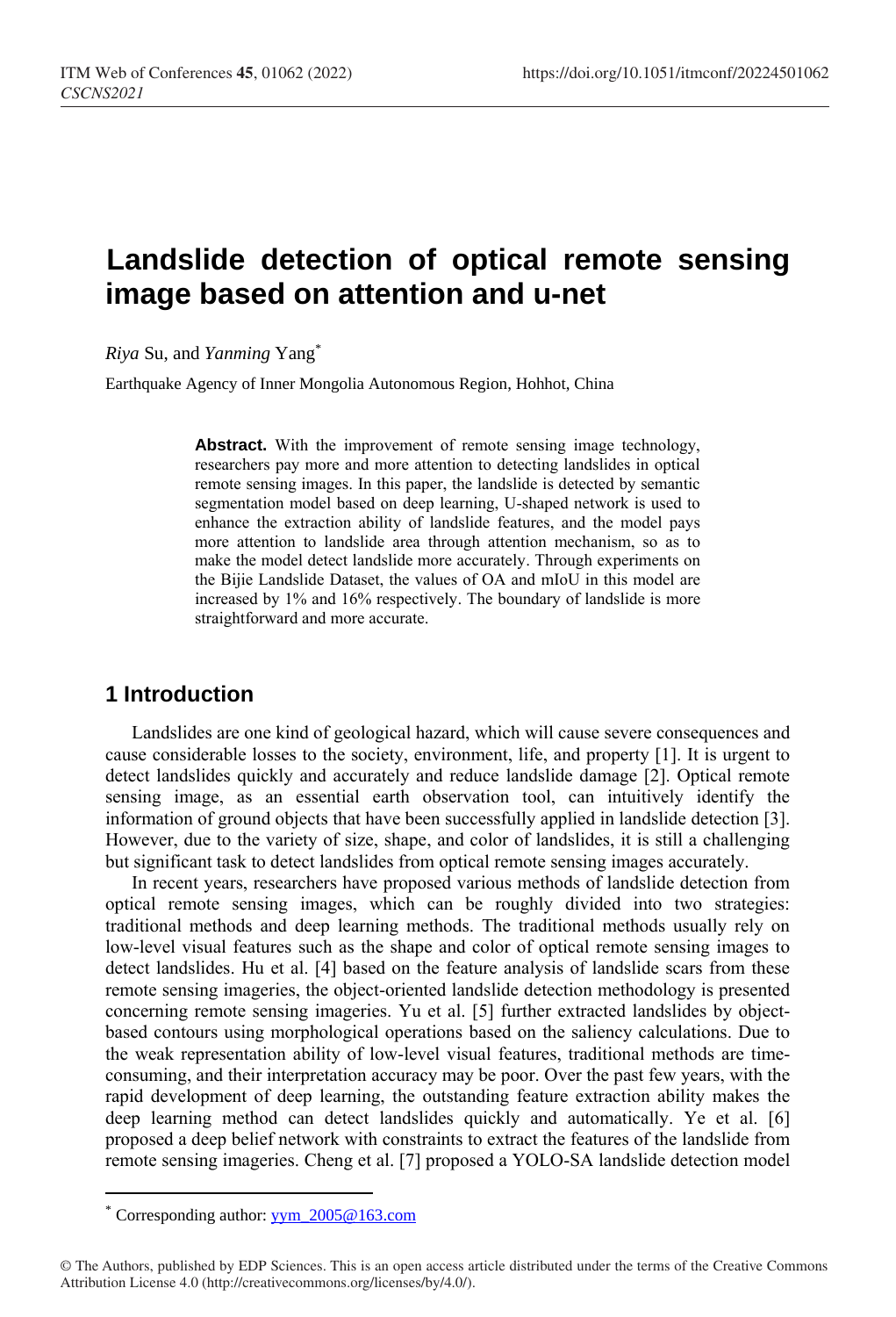by joint CNN and attention. These deep learning methods can accurately detect landslides, but there is still much room for improvement, especially to determine the boundary of landslide accurately. As shown in Fig. 1, some examples of landslides in optical remote sensing images. The size, shape, and color of the landslide are very different, and they are too similar to neighboring features, making it difficult to distinguish the landslide boundary.



**Fig. 1.** Some examples of landslides in optical remote sensing images. (The area marked with line is a landslide.)

To address the need for more accurate boundary of landslide, the present study aimed to propose a novel landslide detection module based on attention and u-net for segmentation of optical remote sensing image. The structure of the model in this work is shown in Fig. 2. This model adopts a u-shape encoder-decoder structure, which can achieve pixel-level segmentation and capture semantic features more accurately, so that the relationship between the pixels is more apparent, to get more accurate landslide boundaries. The contributions of this work primarily include the following two points:

(1) A more efficient structure is used as the backbone of the model in the encoder part, to enhance the ability of the model to capture information. It should be noted that there are not many parameters of this efficient structure, which will not make the model difficult to train.

(2) Enhance the attention of the model to landslide through an attention mechanism.



**Fig. 2.** The structure of the model in this work.

## **2 Methodology**

#### **2.1 Backbone for model**

Unet++[\[8\]](#page-4-7) is a high-performance semantic segmentation model, which based on nested and dense skip connections. The encoder and decoder of Unet++ are connected through a series of nested thick convolution blocks, and use skip connection to associate feature maps with different depths. It is conducive to improving the accuracy of semantic segmentation that fully integrates multi-scale feature maps. However, the computational resources required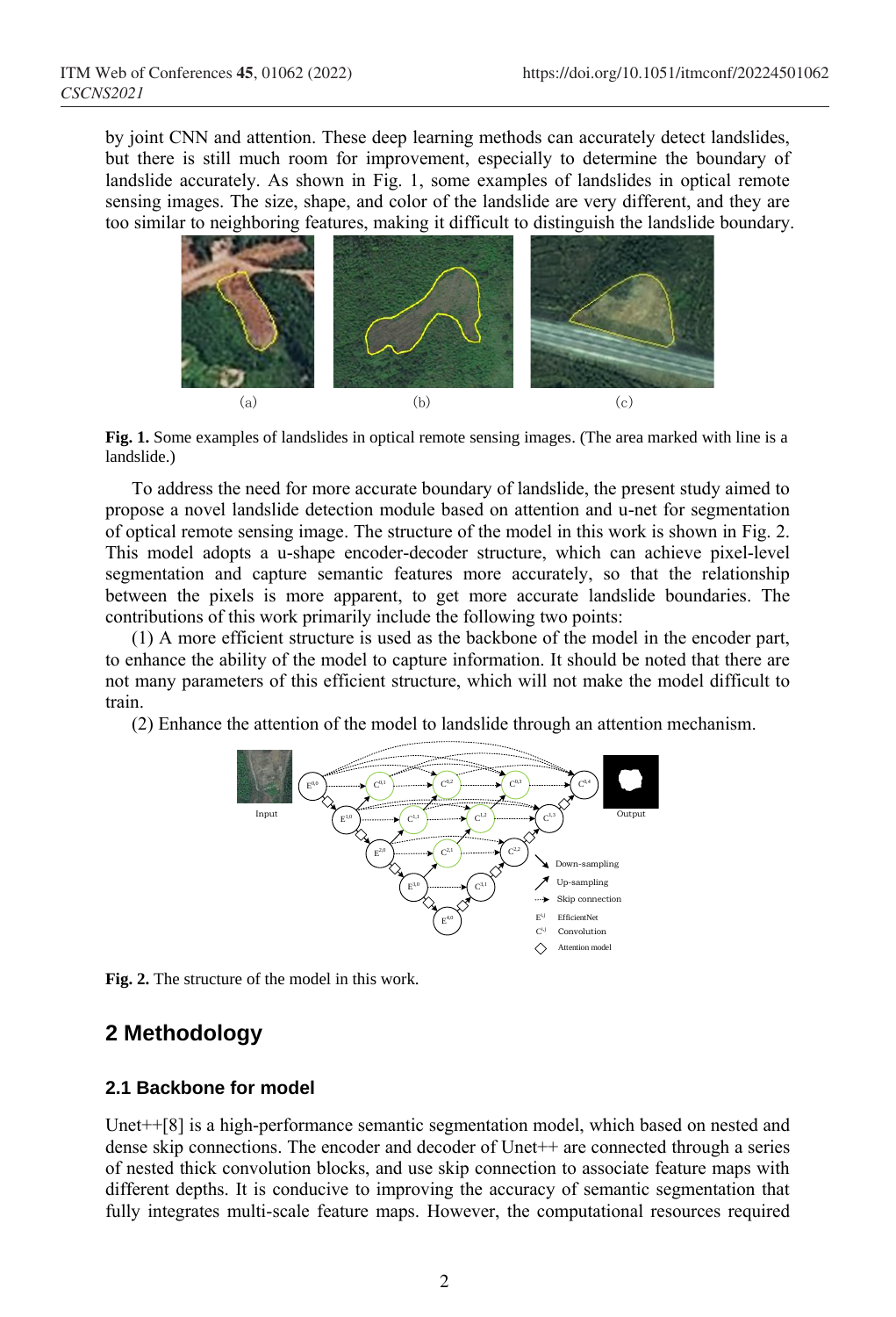increase with the number of parameters to increase. To solve the problem of parameters, EfficientNet[\[9\]](#page-4-8), which is a more efficient structure, is used as the backbone of the model in this work. EfficientNet improves performance by optimizing the width, depth, and resolution of the model, which is described as:

max<sub>d,w,r</sub> Accuracy[N(d, w, r)]  
s.t. 
$$
N(d, w, r) = \bigoplus_{i=1-s} \hat{F}_i^{d \cdot \hat{L}_i} \left[ X_{(r \cdot \hat{H}_i, r \cdot \hat{W}_i, w \cdot \hat{C}_i)} \right]
$$
  
Memory(N)  $\leq$  target\_memory  
FLOPS(N)  $\leq$  target\_flops

where  $d$ ,  $w$ , and  $r$  represent the coefficients of the width, depth, and resolution of the network model respectively, N represents the network model,  $\hat{F}_i$ ,  $\hat{L}_i$ ,  $\hat{H}_i$ ,  $\hat{W}_i$ , and  $\hat{C}_i$  are predefined parameters. target\_memory and target\_flops are threshold value of parameter and floating-point operation quantity.

By optimizing and adjusting the coefficients of the width, depth, and resolution of the network model for many times, EfficientNet can effectively use the resources of the model, and has the powerful ability to capture the feature of the landslide with fewer parameters.

#### **2.2 Attention mechanism**

The attention mechanism is similar to the human observation environment. It enhances the expression ability of the feature and reduces the noise interference by paying more attention to the important local information through the weighted processing of the feature map. SGE attention module are adopted in this paper.

Based on making full use of the global information, the SGE attention module gives each group the spatial position weight according to the contribution of semantic information. It enhances the semantic feature of the region of interest and is conducive to establishing context connection in the local area.

## **3 Experimental results**

#### **3.1 Datasets**

The model in this work was validated on Bijie Landslide Dataset[\[11\]](#page-4-9). This dataset was captured over Bijie city in China, which has a resolution of 0.8 m/pixel with tiles of approximately  $61$ ~1239 pixels  $\times$  61~1197 pixels. The dataset contains 770 remote sensing imagess of landslides, all of the image are annotated with white (landslides) and black (nonlandslide). The annotation dataset is divided into the training set, test set, and validating set according to the ratio of 7:2:1. The dataset has only 770 images, which is challenging to train. Therefore, it is expanded to 2000 images through vertical flip, horizontal flip, and distortion.

#### **3.2 Experimental setting**

This work is based on the public PyTorch deep learning framework of version 1.7. All experiments were tested on a workstation with Windows10. The workstation contains an Intel Xeon Gold CPU and an NVIDIA Quadro RTX 5000 GPU card with 16GB. During the training of the model, Adam is set as the optimizer, the initial learning rate of the model is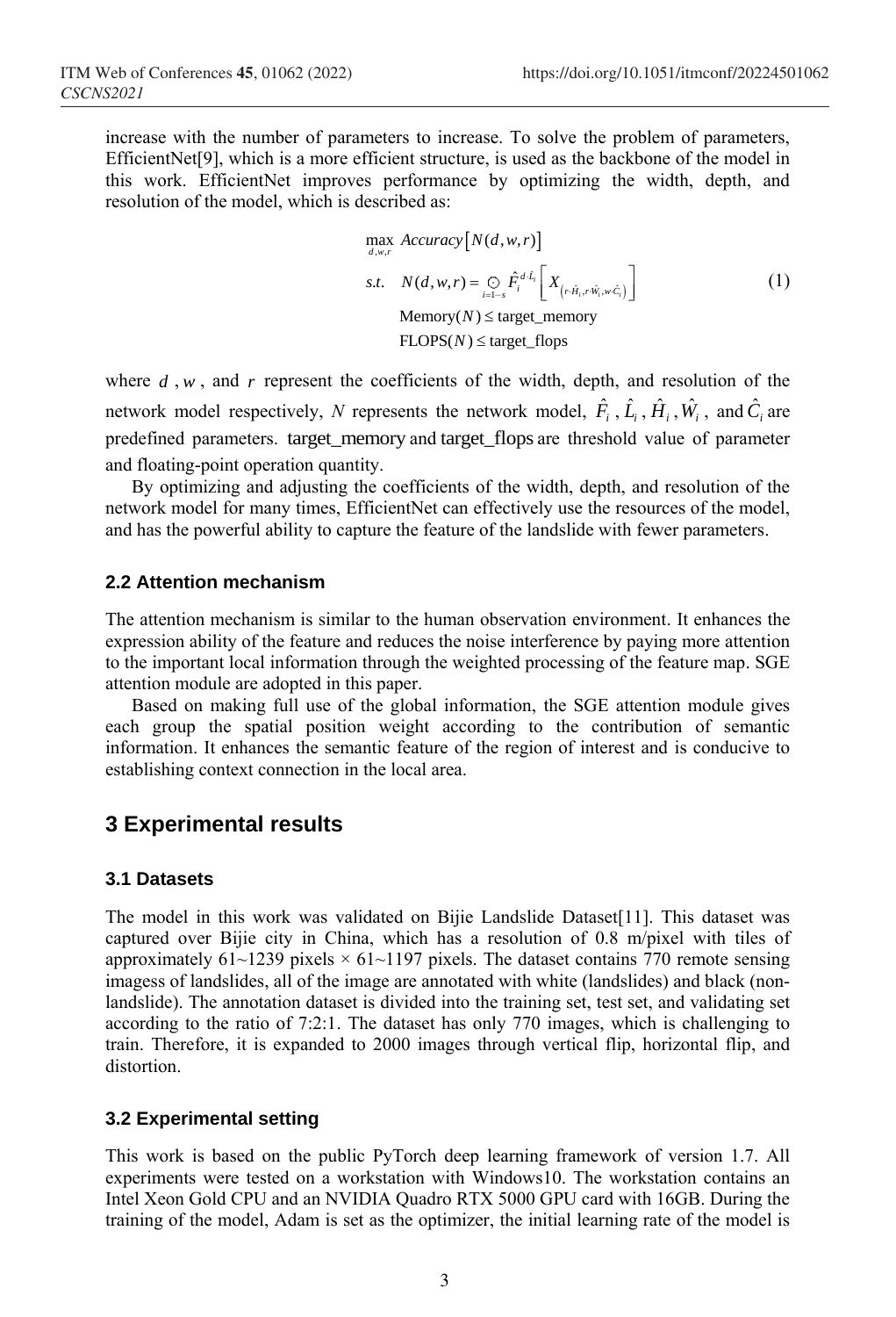0.0001. The focalloss function evaluates the similarity between the results and the label. All models need train 200 epochs, the learning rate strategy uses the way of step decline, which reduces by 5% every 20 epochs. The overall accuracy (OA) and the mean intersection over union (mIoU) evaluate the performance of the model, to ensure the accuracy of the test, the average value of 5 repeated tests is used as the final result.

#### **3.3 Results and discussion**

The experimental results on the Bijie Landslide Dataset are shown in table 1. The performance of the proposed model gets the highest value, the improvements are more than 1% in OA and 16% in mIoU compared with Unet++. Visualization of the results of different methods are provided in Fig. 3, the results shows that the proposed model can achieve more accurate segmentation, especially the boundaries of landslides are clearer.

| Method             | ЭA     | mIoU   | Parameter |
|--------------------|--------|--------|-----------|
| [Jnet++            | 96.17% | 64.76% | 26.79MB   |
| The proposed model | 97.42% | 81.69% | 20.01MB   |

**Table 1.** The experimental results on Bijie Landslide Dataset.

# **4 Conclusions**

In this work, to improve the accuracy of the landslide of optical remote sensing images, we joint U-Net and attention mechanism to design a novel model. The model adopts the ushape structure to enhance the feature extraction ability. In addition, the attention mechanism makes the model pay more attention to landslides. Experiments Bijie Landslide Dataset show that the model in this paper has a significant improvement in the segmentation of the landslide boundary.



**Fig. 3.** Visualization of results on the Bijie Landslide Dataset.